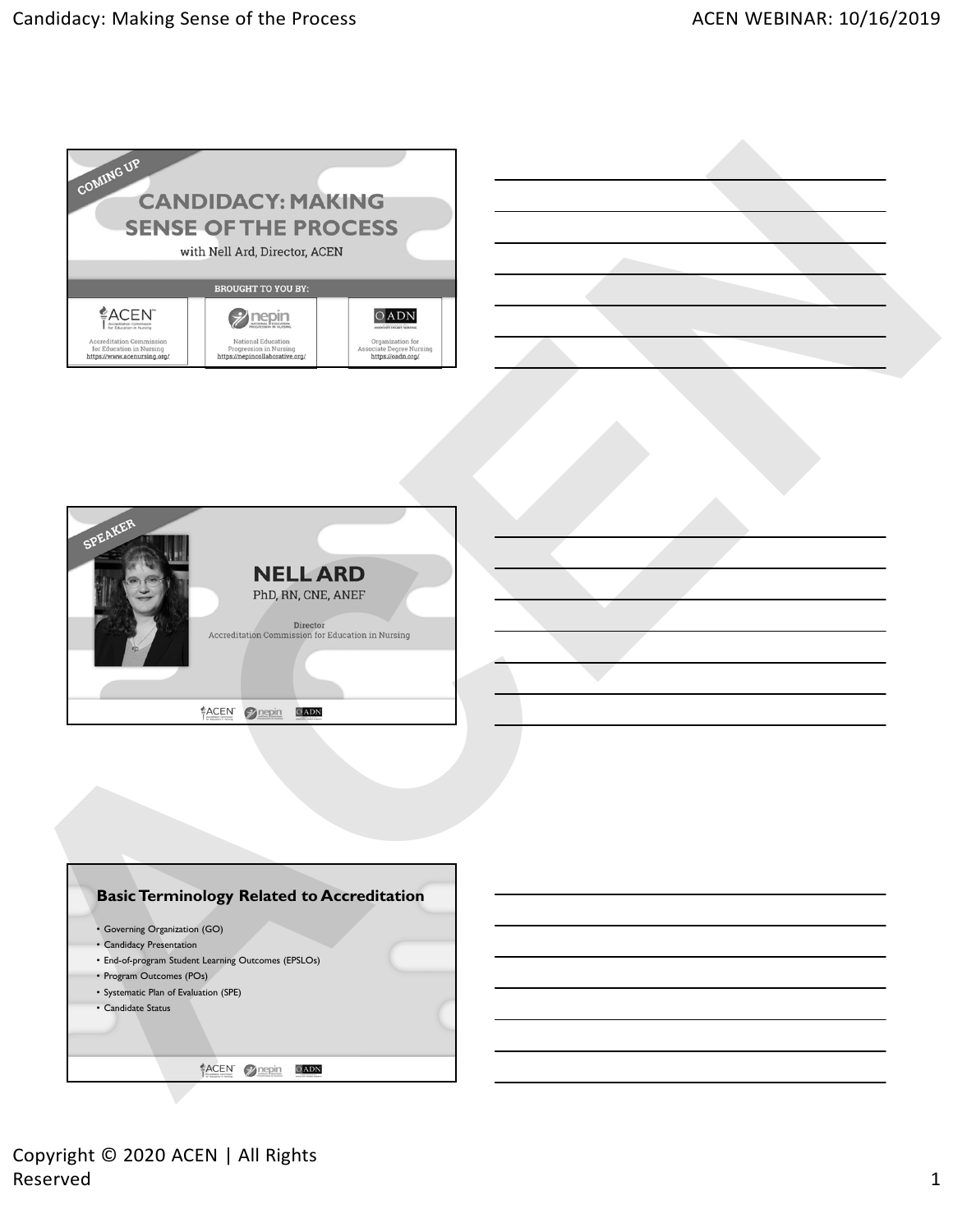



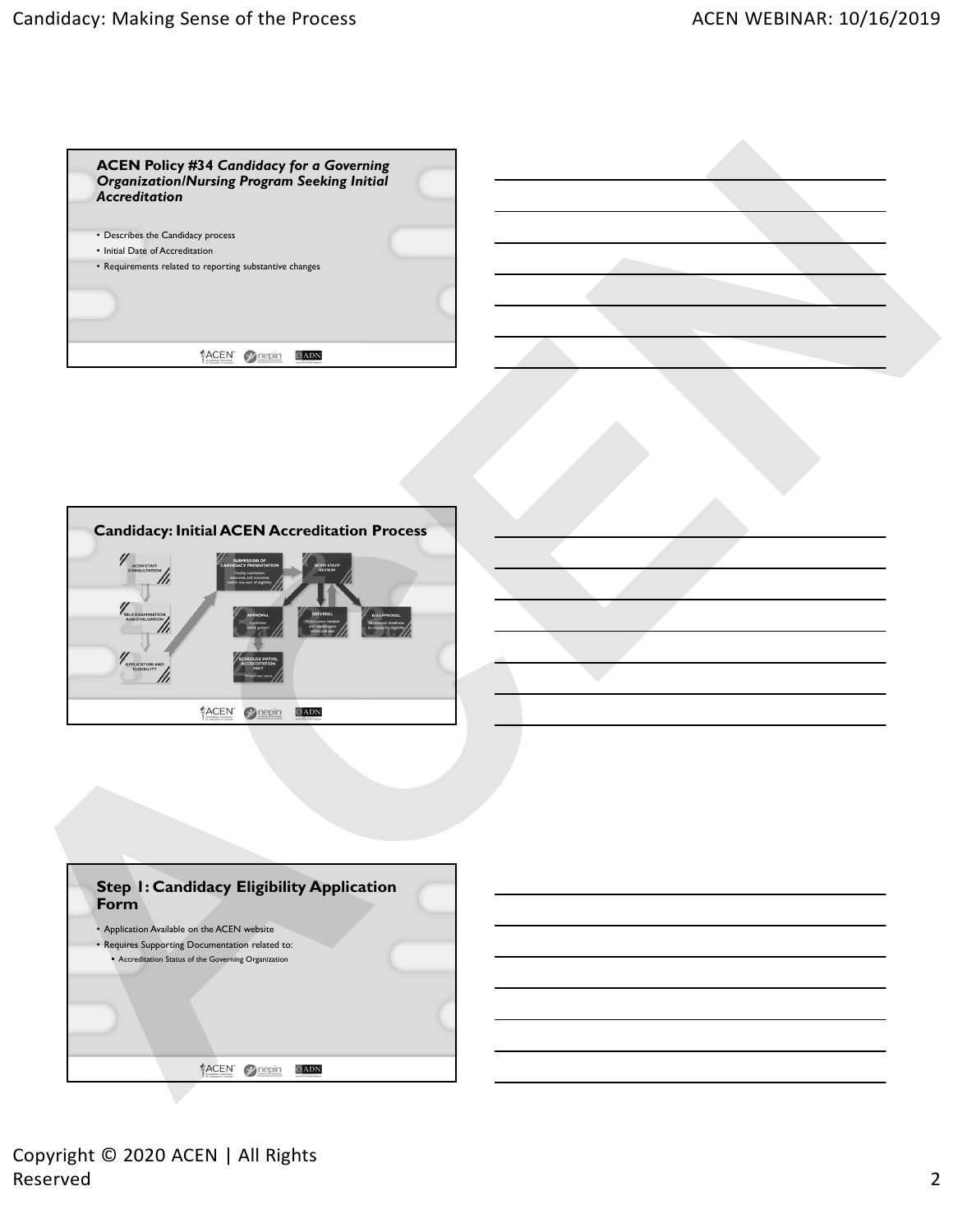

- All Program Options/Tracks such as:
	- **E-LPN-RN** option Part-time or evening/weekend option
	- Online option

Multiple program types within a single nursing education unit can pursue the process at the same time.



- Review of the application by the ACEN professional staff
- Letter sent to the program
- Program Submits signed *Authorization for Candidacy Process* Form Signed by Nurse Administrator and President/CEO of the governing organization
- Pay Candidacy Application Fee
- Not due until the program is deemed eligible
- **Must be paid within 30 days of receipt or prior to review of the Candidacy Presentation.**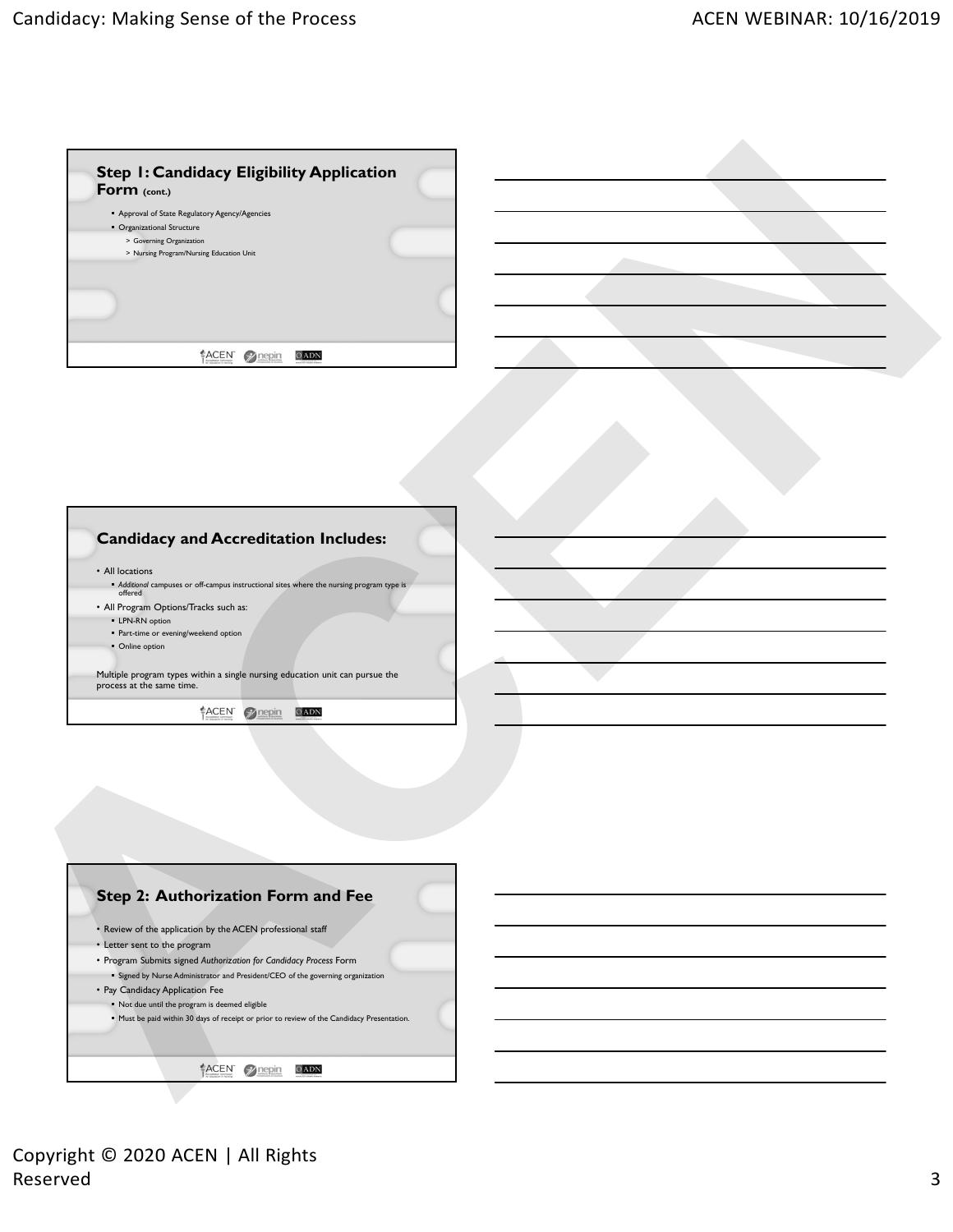

| <b>Step 3: Candidacy Presentation -</b><br><b>Introduction</b>                                                 |
|----------------------------------------------------------------------------------------------------------------|
| • Name and address of governing organization                                                                   |
| • Name and credentials of the Chief Executive Officer (local and overall if<br>applicable)                     |
| • Name of the institutional accrediting body, date of last review, and results [Attach<br>supporting evidence] |
| • Name and address of the nursing education unit                                                               |
| • Name and credentials of the nurse administrator                                                              |
| ≝ACEN                                                                                                          |

|         | . Name of the state nursing regulatory agency, date of last action, and results    |
|---------|------------------------------------------------------------------------------------|
|         | [Attach supporting evidence]                                                       |
|         | • Number of full- and part-time faculty at each location - exclusive versus shared |
|         | • Number of full- and part-time students currently enrolled by location and option |
|         | • Length of program in credits/hours as well as academic terms for all program     |
|         |                                                                                    |
| options |                                                                                    |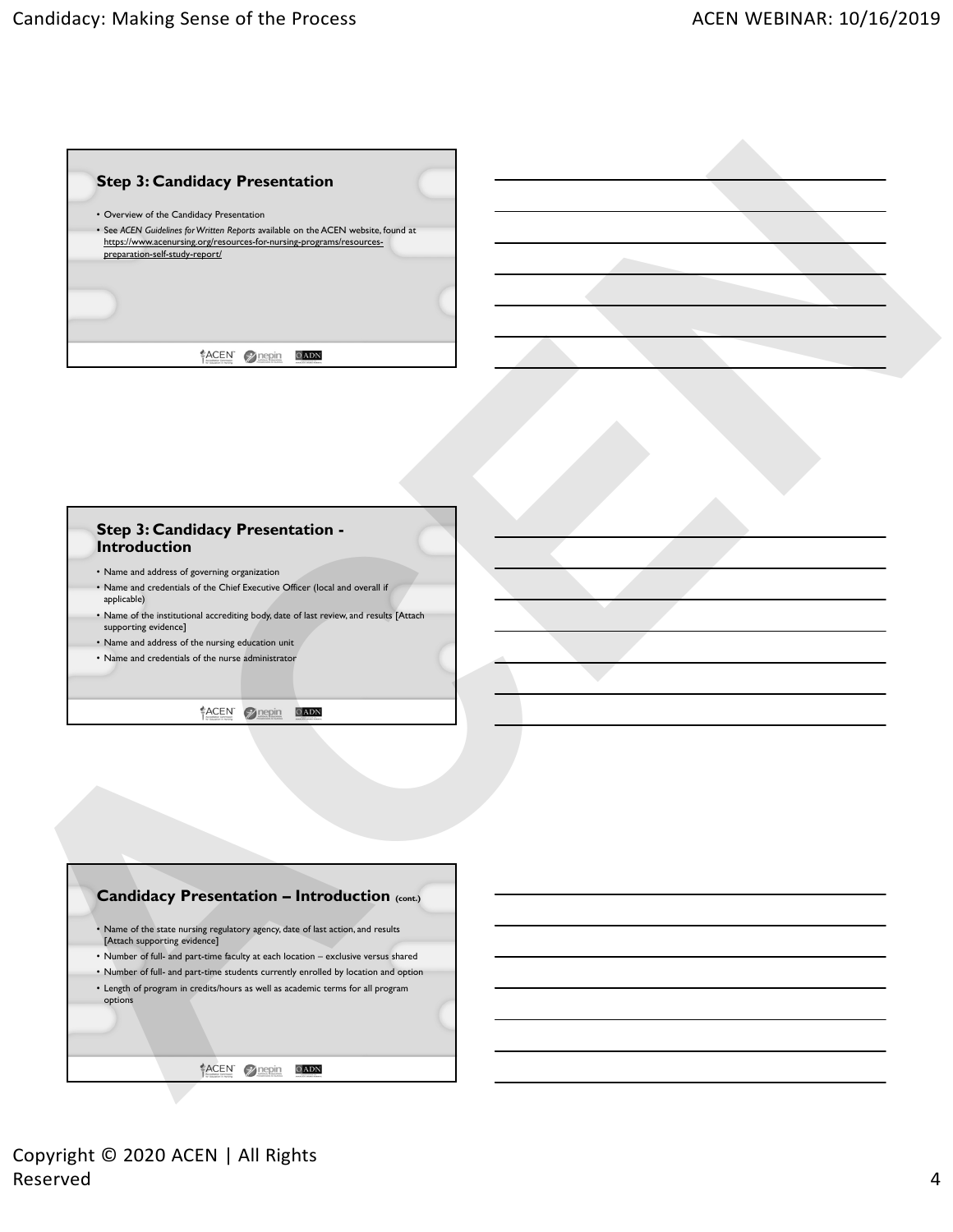| <b>Required Criteria:</b><br>• Criterion 2.1<br>• Criterion 2.2<br>• Criterion 2.5<br>ACEN 2 nepin<br>OADN<br><b>Faculty Profile Table<br/>Template Coversheet</b><br>Full- and Part-Time Faculty Re<br>Name of Agency<br>nternational progra<br>have different ager<br>.<br>he program's state<br>egulatory agency for nursin<br>aguirem<br>ference:<br>her state agency (e.g., stat<br>vartment of education,<br>. etc.<br>tequirements:<br>Reference:<br>The program's gov<br>erning<br>tequirements:<br>Reference:<br>The governing organized accrediting agency<br>Requirements:<br>ACEN 2 nepin<br>OADN<br>$\mathbf{H}$<br><b>Faculty Profile Table Template</b><br><b>ACADEMIC DEGREES</b><br>LAST NAME, FIRST<br>NAME<br>DATE OF<br>INITIAL<br><b>TEACHING AND NON-<br/>TEACHING AREA(S) OF<br/>RESPONSIBILITY</b><br>LICENSURE/<br>CERTIFICATION<br><b>APPT</b><br>Undergraduate Degree(s): name<br>of degree/ date of completion<br>Graduate Degree(s): name of<br>degree/ specialty/ date of<br>Alpha Order by Last<br>Name<br>Current licensure:<br>statellicense numb<br>expiration date<br>Current certification<br>type/date acquired<br>expiration date<br>Month/ Year<br>Course: Prefix, Number,<br>Rales/Responsibilities<br>Committees; Course, Clinical,<br>Laboratory Coordination, etc.<br>iallexperience<br>its: (explain)<br>nrolled: name of<br>vjected date of<br>ACEN 2 nepin<br>OADN<br>$\mathsf{I}5$ | Candidacy Presentation -<br>Standard 2 Faculty & Staff |  |  |
|-----------------------------------------------------------------------------------------------------------------------------------------------------------------------------------------------------------------------------------------------------------------------------------------------------------------------------------------------------------------------------------------------------------------------------------------------------------------------------------------------------------------------------------------------------------------------------------------------------------------------------------------------------------------------------------------------------------------------------------------------------------------------------------------------------------------------------------------------------------------------------------------------------------------------------------------------------------------------------------------------------------------------------------------------------------------------------------------------------------------------------------------------------------------------------------------------------------------------------------------------------------------------------------------------------------------------------------------------------------------------------------------------------------------------------------|--------------------------------------------------------|--|--|
|                                                                                                                                                                                                                                                                                                                                                                                                                                                                                                                                                                                                                                                                                                                                                                                                                                                                                                                                                                                                                                                                                                                                                                                                                                                                                                                                                                                                                                   |                                                        |  |  |
|                                                                                                                                                                                                                                                                                                                                                                                                                                                                                                                                                                                                                                                                                                                                                                                                                                                                                                                                                                                                                                                                                                                                                                                                                                                                                                                                                                                                                                   |                                                        |  |  |
|                                                                                                                                                                                                                                                                                                                                                                                                                                                                                                                                                                                                                                                                                                                                                                                                                                                                                                                                                                                                                                                                                                                                                                                                                                                                                                                                                                                                                                   |                                                        |  |  |
|                                                                                                                                                                                                                                                                                                                                                                                                                                                                                                                                                                                                                                                                                                                                                                                                                                                                                                                                                                                                                                                                                                                                                                                                                                                                                                                                                                                                                                   |                                                        |  |  |
|                                                                                                                                                                                                                                                                                                                                                                                                                                                                                                                                                                                                                                                                                                                                                                                                                                                                                                                                                                                                                                                                                                                                                                                                                                                                                                                                                                                                                                   |                                                        |  |  |
|                                                                                                                                                                                                                                                                                                                                                                                                                                                                                                                                                                                                                                                                                                                                                                                                                                                                                                                                                                                                                                                                                                                                                                                                                                                                                                                                                                                                                                   |                                                        |  |  |
|                                                                                                                                                                                                                                                                                                                                                                                                                                                                                                                                                                                                                                                                                                                                                                                                                                                                                                                                                                                                                                                                                                                                                                                                                                                                                                                                                                                                                                   |                                                        |  |  |
|                                                                                                                                                                                                                                                                                                                                                                                                                                                                                                                                                                                                                                                                                                                                                                                                                                                                                                                                                                                                                                                                                                                                                                                                                                                                                                                                                                                                                                   |                                                        |  |  |
|                                                                                                                                                                                                                                                                                                                                                                                                                                                                                                                                                                                                                                                                                                                                                                                                                                                                                                                                                                                                                                                                                                                                                                                                                                                                                                                                                                                                                                   |                                                        |  |  |
|                                                                                                                                                                                                                                                                                                                                                                                                                                                                                                                                                                                                                                                                                                                                                                                                                                                                                                                                                                                                                                                                                                                                                                                                                                                                                                                                                                                                                                   |                                                        |  |  |
|                                                                                                                                                                                                                                                                                                                                                                                                                                                                                                                                                                                                                                                                                                                                                                                                                                                                                                                                                                                                                                                                                                                                                                                                                                                                                                                                                                                                                                   |                                                        |  |  |
|                                                                                                                                                                                                                                                                                                                                                                                                                                                                                                                                                                                                                                                                                                                                                                                                                                                                                                                                                                                                                                                                                                                                                                                                                                                                                                                                                                                                                                   |                                                        |  |  |
|                                                                                                                                                                                                                                                                                                                                                                                                                                                                                                                                                                                                                                                                                                                                                                                                                                                                                                                                                                                                                                                                                                                                                                                                                                                                                                                                                                                                                                   |                                                        |  |  |
|                                                                                                                                                                                                                                                                                                                                                                                                                                                                                                                                                                                                                                                                                                                                                                                                                                                                                                                                                                                                                                                                                                                                                                                                                                                                                                                                                                                                                                   |                                                        |  |  |
|                                                                                                                                                                                                                                                                                                                                                                                                                                                                                                                                                                                                                                                                                                                                                                                                                                                                                                                                                                                                                                                                                                                                                                                                                                                                                                                                                                                                                                   |                                                        |  |  |
|                                                                                                                                                                                                                                                                                                                                                                                                                                                                                                                                                                                                                                                                                                                                                                                                                                                                                                                                                                                                                                                                                                                                                                                                                                                                                                                                                                                                                                   |                                                        |  |  |
|                                                                                                                                                                                                                                                                                                                                                                                                                                                                                                                                                                                                                                                                                                                                                                                                                                                                                                                                                                                                                                                                                                                                                                                                                                                                                                                                                                                                                                   |                                                        |  |  |
|                                                                                                                                                                                                                                                                                                                                                                                                                                                                                                                                                                                                                                                                                                                                                                                                                                                                                                                                                                                                                                                                                                                                                                                                                                                                                                                                                                                                                                   |                                                        |  |  |
|                                                                                                                                                                                                                                                                                                                                                                                                                                                                                                                                                                                                                                                                                                                                                                                                                                                                                                                                                                                                                                                                                                                                                                                                                                                                                                                                                                                                                                   |                                                        |  |  |
|                                                                                                                                                                                                                                                                                                                                                                                                                                                                                                                                                                                                                                                                                                                                                                                                                                                                                                                                                                                                                                                                                                                                                                                                                                                                                                                                                                                                                                   |                                                        |  |  |
|                                                                                                                                                                                                                                                                                                                                                                                                                                                                                                                                                                                                                                                                                                                                                                                                                                                                                                                                                                                                                                                                                                                                                                                                                                                                                                                                                                                                                                   |                                                        |  |  |
|                                                                                                                                                                                                                                                                                                                                                                                                                                                                                                                                                                                                                                                                                                                                                                                                                                                                                                                                                                                                                                                                                                                                                                                                                                                                                                                                                                                                                                   |                                                        |  |  |
|                                                                                                                                                                                                                                                                                                                                                                                                                                                                                                                                                                                                                                                                                                                                                                                                                                                                                                                                                                                                                                                                                                                                                                                                                                                                                                                                                                                                                                   |                                                        |  |  |
|                                                                                                                                                                                                                                                                                                                                                                                                                                                                                                                                                                                                                                                                                                                                                                                                                                                                                                                                                                                                                                                                                                                                                                                                                                                                                                                                                                                                                                   |                                                        |  |  |
|                                                                                                                                                                                                                                                                                                                                                                                                                                                                                                                                                                                                                                                                                                                                                                                                                                                                                                                                                                                                                                                                                                                                                                                                                                                                                                                                                                                                                                   |                                                        |  |  |
|                                                                                                                                                                                                                                                                                                                                                                                                                                                                                                                                                                                                                                                                                                                                                                                                                                                                                                                                                                                                                                                                                                                                                                                                                                                                                                                                                                                                                                   |                                                        |  |  |
|                                                                                                                                                                                                                                                                                                                                                                                                                                                                                                                                                                                                                                                                                                                                                                                                                                                                                                                                                                                                                                                                                                                                                                                                                                                                                                                                                                                                                                   |                                                        |  |  |
|                                                                                                                                                                                                                                                                                                                                                                                                                                                                                                                                                                                                                                                                                                                                                                                                                                                                                                                                                                                                                                                                                                                                                                                                                                                                                                                                                                                                                                   |                                                        |  |  |
|                                                                                                                                                                                                                                                                                                                                                                                                                                                                                                                                                                                                                                                                                                                                                                                                                                                                                                                                                                                                                                                                                                                                                                                                                                                                                                                                                                                                                                   |                                                        |  |  |
|                                                                                                                                                                                                                                                                                                                                                                                                                                                                                                                                                                                                                                                                                                                                                                                                                                                                                                                                                                                                                                                                                                                                                                                                                                                                                                                                                                                                                                   |                                                        |  |  |
|                                                                                                                                                                                                                                                                                                                                                                                                                                                                                                                                                                                                                                                                                                                                                                                                                                                                                                                                                                                                                                                                                                                                                                                                                                                                                                                                                                                                                                   |                                                        |  |  |
|                                                                                                                                                                                                                                                                                                                                                                                                                                                                                                                                                                                                                                                                                                                                                                                                                                                                                                                                                                                                                                                                                                                                                                                                                                                                                                                                                                                                                                   |                                                        |  |  |
|                                                                                                                                                                                                                                                                                                                                                                                                                                                                                                                                                                                                                                                                                                                                                                                                                                                                                                                                                                                                                                                                                                                                                                                                                                                                                                                                                                                                                                   |                                                        |  |  |
|                                                                                                                                                                                                                                                                                                                                                                                                                                                                                                                                                                                                                                                                                                                                                                                                                                                                                                                                                                                                                                                                                                                                                                                                                                                                                                                                                                                                                                   |                                                        |  |  |
|                                                                                                                                                                                                                                                                                                                                                                                                                                                                                                                                                                                                                                                                                                                                                                                                                                                                                                                                                                                                                                                                                                                                                                                                                                                                                                                                                                                                                                   |                                                        |  |  |
|                                                                                                                                                                                                                                                                                                                                                                                                                                                                                                                                                                                                                                                                                                                                                                                                                                                                                                                                                                                                                                                                                                                                                                                                                                                                                                                                                                                                                                   |                                                        |  |  |
|                                                                                                                                                                                                                                                                                                                                                                                                                                                                                                                                                                                                                                                                                                                                                                                                                                                                                                                                                                                                                                                                                                                                                                                                                                                                                                                                                                                                                                   |                                                        |  |  |
|                                                                                                                                                                                                                                                                                                                                                                                                                                                                                                                                                                                                                                                                                                                                                                                                                                                                                                                                                                                                                                                                                                                                                                                                                                                                                                                                                                                                                                   |                                                        |  |  |
|                                                                                                                                                                                                                                                                                                                                                                                                                                                                                                                                                                                                                                                                                                                                                                                                                                                                                                                                                                                                                                                                                                                                                                                                                                                                                                                                                                                                                                   |                                                        |  |  |
|                                                                                                                                                                                                                                                                                                                                                                                                                                                                                                                                                                                                                                                                                                                                                                                                                                                                                                                                                                                                                                                                                                                                                                                                                                                                                                                                                                                                                                   |                                                        |  |  |
|                                                                                                                                                                                                                                                                                                                                                                                                                                                                                                                                                                                                                                                                                                                                                                                                                                                                                                                                                                                                                                                                                                                                                                                                                                                                                                                                                                                                                                   |                                                        |  |  |
|                                                                                                                                                                                                                                                                                                                                                                                                                                                                                                                                                                                                                                                                                                                                                                                                                                                                                                                                                                                                                                                                                                                                                                                                                                                                                                                                                                                                                                   |                                                        |  |  |
|                                                                                                                                                                                                                                                                                                                                                                                                                                                                                                                                                                                                                                                                                                                                                                                                                                                                                                                                                                                                                                                                                                                                                                                                                                                                                                                                                                                                                                   |                                                        |  |  |
|                                                                                                                                                                                                                                                                                                                                                                                                                                                                                                                                                                                                                                                                                                                                                                                                                                                                                                                                                                                                                                                                                                                                                                                                                                                                                                                                                                                                                                   |                                                        |  |  |
|                                                                                                                                                                                                                                                                                                                                                                                                                                                                                                                                                                                                                                                                                                                                                                                                                                                                                                                                                                                                                                                                                                                                                                                                                                                                                                                                                                                                                                   |                                                        |  |  |
|                                                                                                                                                                                                                                                                                                                                                                                                                                                                                                                                                                                                                                                                                                                                                                                                                                                                                                                                                                                                                                                                                                                                                                                                                                                                                                                                                                                                                                   |                                                        |  |  |
|                                                                                                                                                                                                                                                                                                                                                                                                                                                                                                                                                                                                                                                                                                                                                                                                                                                                                                                                                                                                                                                                                                                                                                                                                                                                                                                                                                                                                                   |                                                        |  |  |
|                                                                                                                                                                                                                                                                                                                                                                                                                                                                                                                                                                                                                                                                                                                                                                                                                                                                                                                                                                                                                                                                                                                                                                                                                                                                                                                                                                                                                                   |                                                        |  |  |
|                                                                                                                                                                                                                                                                                                                                                                                                                                                                                                                                                                                                                                                                                                                                                                                                                                                                                                                                                                                                                                                                                                                                                                                                                                                                                                                                                                                                                                   |                                                        |  |  |
|                                                                                                                                                                                                                                                                                                                                                                                                                                                                                                                                                                                                                                                                                                                                                                                                                                                                                                                                                                                                                                                                                                                                                                                                                                                                                                                                                                                                                                   |                                                        |  |  |
|                                                                                                                                                                                                                                                                                                                                                                                                                                                                                                                                                                                                                                                                                                                                                                                                                                                                                                                                                                                                                                                                                                                                                                                                                                                                                                                                                                                                                                   |                                                        |  |  |
|                                                                                                                                                                                                                                                                                                                                                                                                                                                                                                                                                                                                                                                                                                                                                                                                                                                                                                                                                                                                                                                                                                                                                                                                                                                                                                                                                                                                                                   |                                                        |  |  |

Copyright © 2020 ACEN | All Rights Reserved 5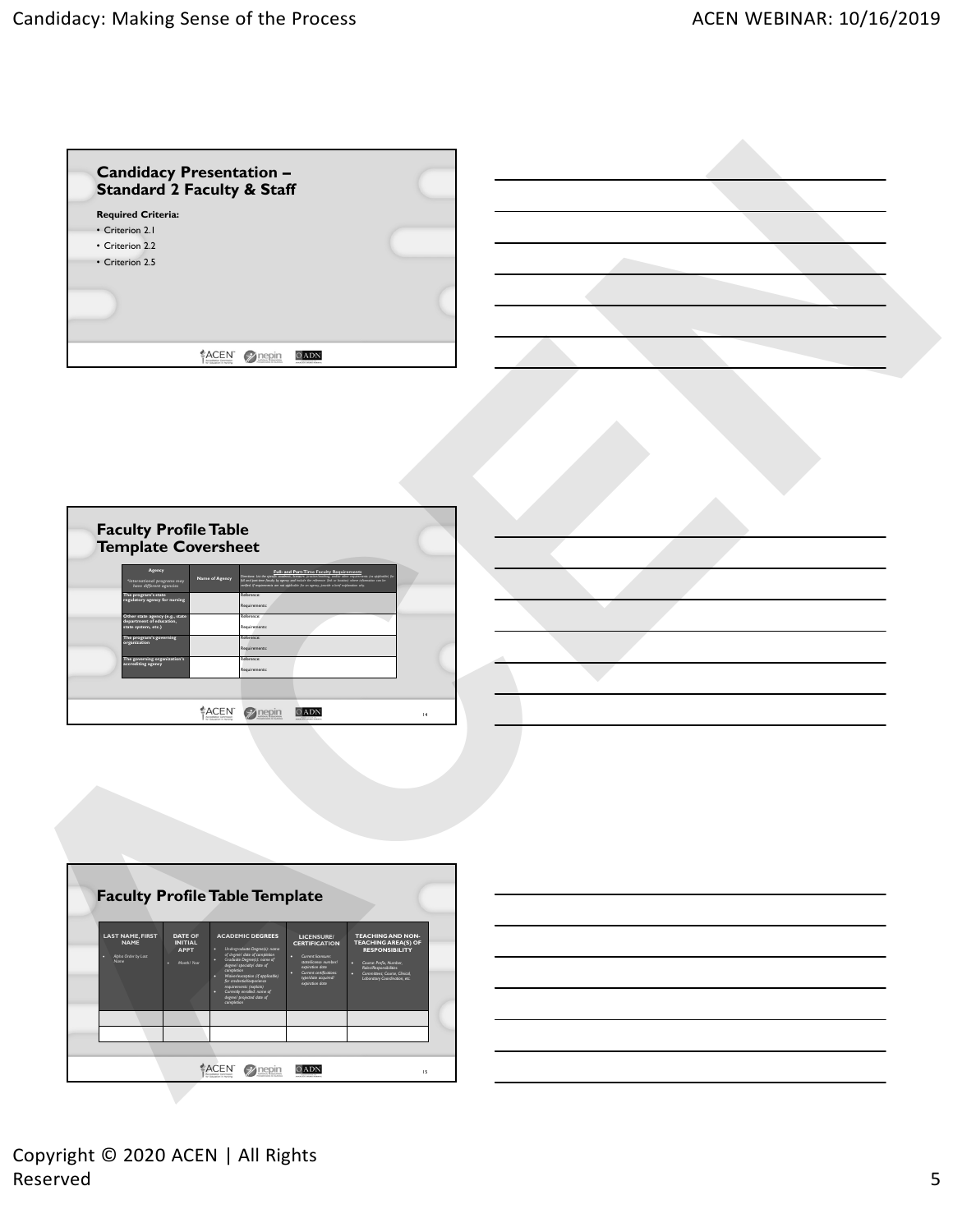| • Areas of Expertise and Experiences            |                                                                                |
|-------------------------------------------------|--------------------------------------------------------------------------------|
| • Clinical Practice and/or teaching experiences |                                                                                |
| • Professional Development/Scholarly Work       |                                                                                |
|                                                 | • Note: Please use the General Instructions for Completing the Faculty Profile |

| <b>Candidacy Presentation - Standard 2</b><br>Faculty (cont.)        |  |
|----------------------------------------------------------------------|--|
| Criterion 2.1 and 2.2                                                |  |
| • Summarize information, do not duplicate from tables                |  |
| • Faculty qualifications for assigned responsibilities               |  |
| <b>Criterion 2.5</b>                                                 |  |
| • Faculty teaching assignments/ workload/additional responsibilities |  |
| • Faculty-to-student ratios                                          |  |
| • Potential number of faculty on overload                            |  |
| • Role in the skills/simulation laboratory                           |  |

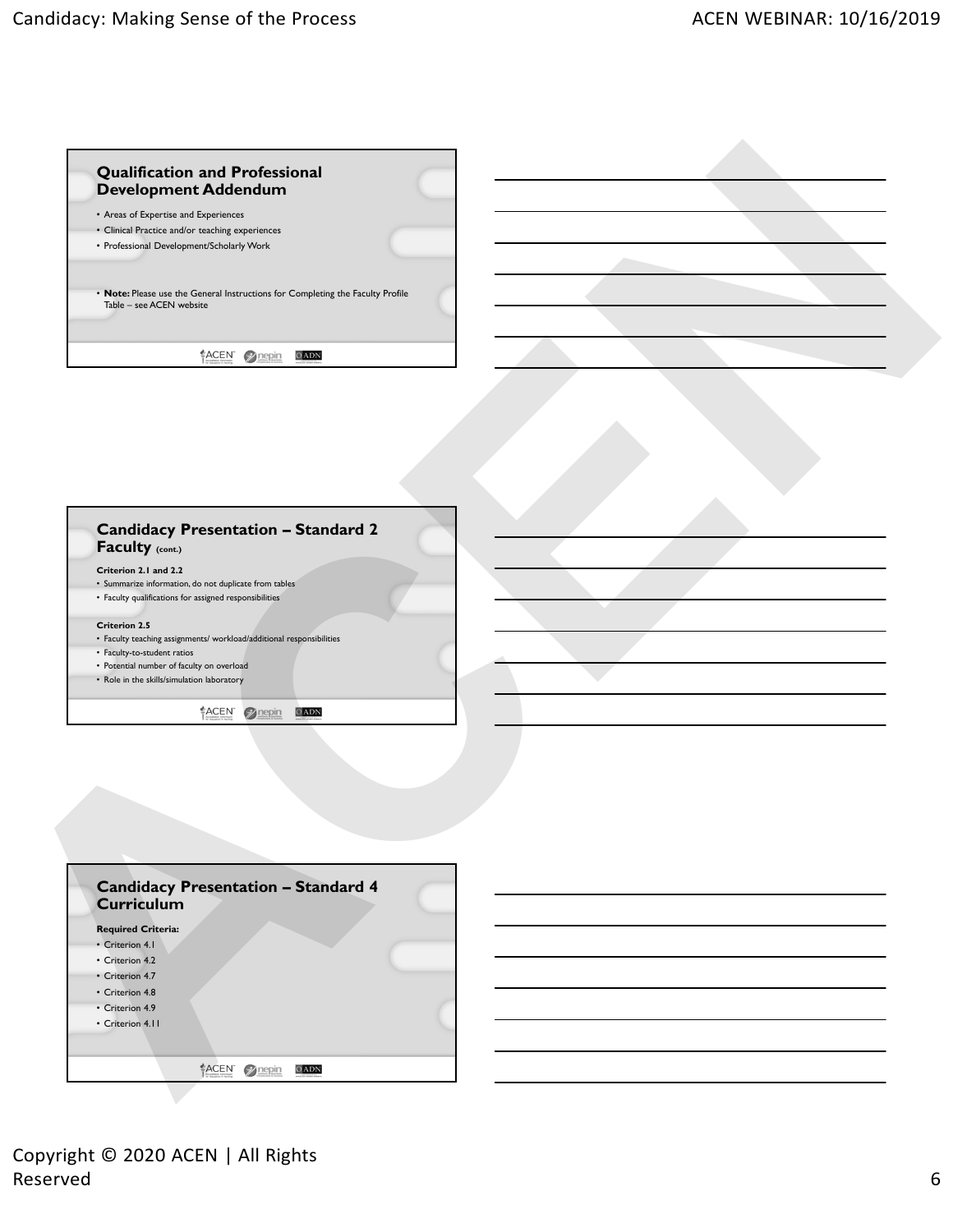

| • Professional standards/guidelines/competencies |  |  |
|--------------------------------------------------|--|--|
| • End-of-Program Student Learning Outcomes       |  |  |
| • Overall versus level or course objectives      |  |  |
| • Should be the same for all program options     |  |  |
|                                                  |  |  |
|                                                  |  |  |
|                                                  |  |  |

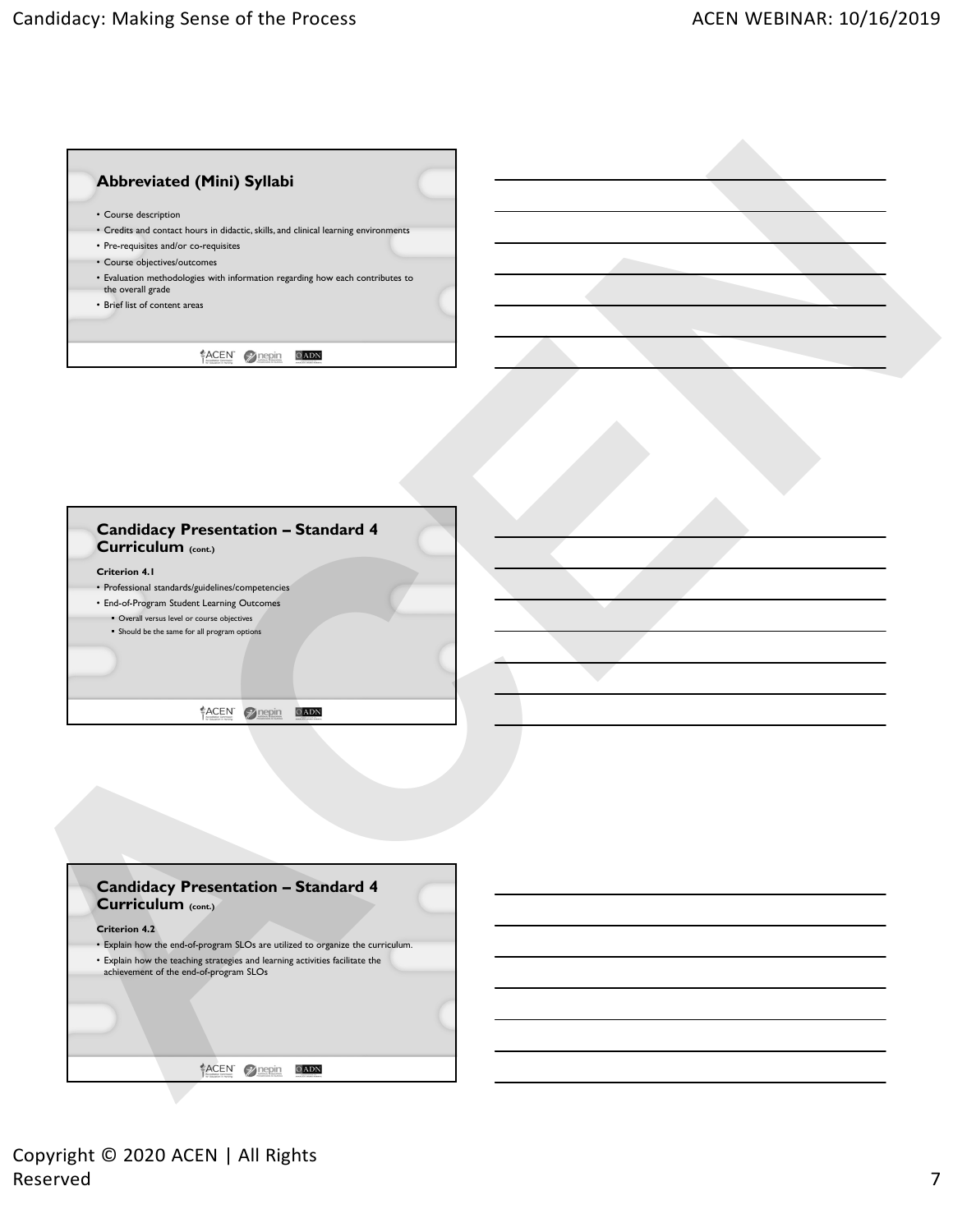## **Candidacy Presentation – Standard 4 Curriculum (cont.)**

## **Criterion 4.7**

- Provide information regarding the various evaluation methods utilized throughout the curriculum to verify the achievement of course SLOs
- Describe how the evaluation methods utilized progress from simple to complex throughout the curriculum
- Discuss how the evaluation methods utilized by the program are aligned with the end-of-program SLOs

## **Candidacy Presentation – Standard 4 Curriculum (cont.)**

- **Criterion 4.8**
- Credit-to-Contact Hour Ratios
- Credits/hours plus academic terms for entire program of study including pre-
- requisites, general education, and nursing courses
- Need to address all options include a program of study in academic terms for all options
- Meet requirements of various agencies

| <b>Candidacy Presentation - Standard 4</b><br>Curriculum (cont.)                                            |      |  |
|-------------------------------------------------------------------------------------------------------------|------|--|
| <b>Criterion 4.7</b>                                                                                        |      |  |
| • Provide information regarding the various evaluation methods utilized throughout                          |      |  |
| the curriculum to verify the achievement of course SLOs                                                     |      |  |
| . Describe how the evaluation methods utilized progress from simple to complex<br>throughout the curriculum |      |  |
| • Discuss how the evaluation methods utilized by the program are aligned with the<br>end-of-program SLOs    |      |  |
|                                                                                                             |      |  |
|                                                                                                             |      |  |
| ACEN Trepin                                                                                                 | OADN |  |
|                                                                                                             |      |  |
|                                                                                                             |      |  |
|                                                                                                             |      |  |
|                                                                                                             |      |  |
|                                                                                                             |      |  |
|                                                                                                             |      |  |
|                                                                                                             |      |  |
|                                                                                                             |      |  |
| <b>Candidacy Presentation - Standard 4</b>                                                                  |      |  |
| Curriculum (cont.)                                                                                          |      |  |
|                                                                                                             |      |  |
| <b>Criterion 4.8</b><br>• Credit-to-Contact Hour Ratios                                                     |      |  |
| • Credits/hours plus academic terms for entire program of study including pre-                              |      |  |
| requisites, general education, and nursing courses                                                          |      |  |
| . Need to address all options - include a program of study in academic terms for all<br>options             |      |  |
| • Meet requirements of various agencies                                                                     |      |  |
|                                                                                                             |      |  |
|                                                                                                             |      |  |
| ACEN <i>mepin</i>                                                                                           | OADN |  |
|                                                                                                             |      |  |
|                                                                                                             |      |  |
|                                                                                                             |      |  |
|                                                                                                             |      |  |
|                                                                                                             |      |  |
|                                                                                                             |      |  |
|                                                                                                             |      |  |
|                                                                                                             |      |  |
| <b>Candidacy Presentation - Standard 4</b>                                                                  |      |  |
|                                                                                                             |      |  |
| Curriculum (cont.)                                                                                          |      |  |
|                                                                                                             |      |  |
| <b>Criterion 4.9</b>                                                                                        |      |  |
| • Practice Learning Environments<br>Applies to all programs/options                                         |      |  |
| • Use of Simulation                                                                                         |      |  |
| " Number of clinical hours in the various practice learning environments                                    |      |  |
|                                                                                                             |      |  |
|                                                                                                             |      |  |
| ACEN Prepin                                                                                                 |      |  |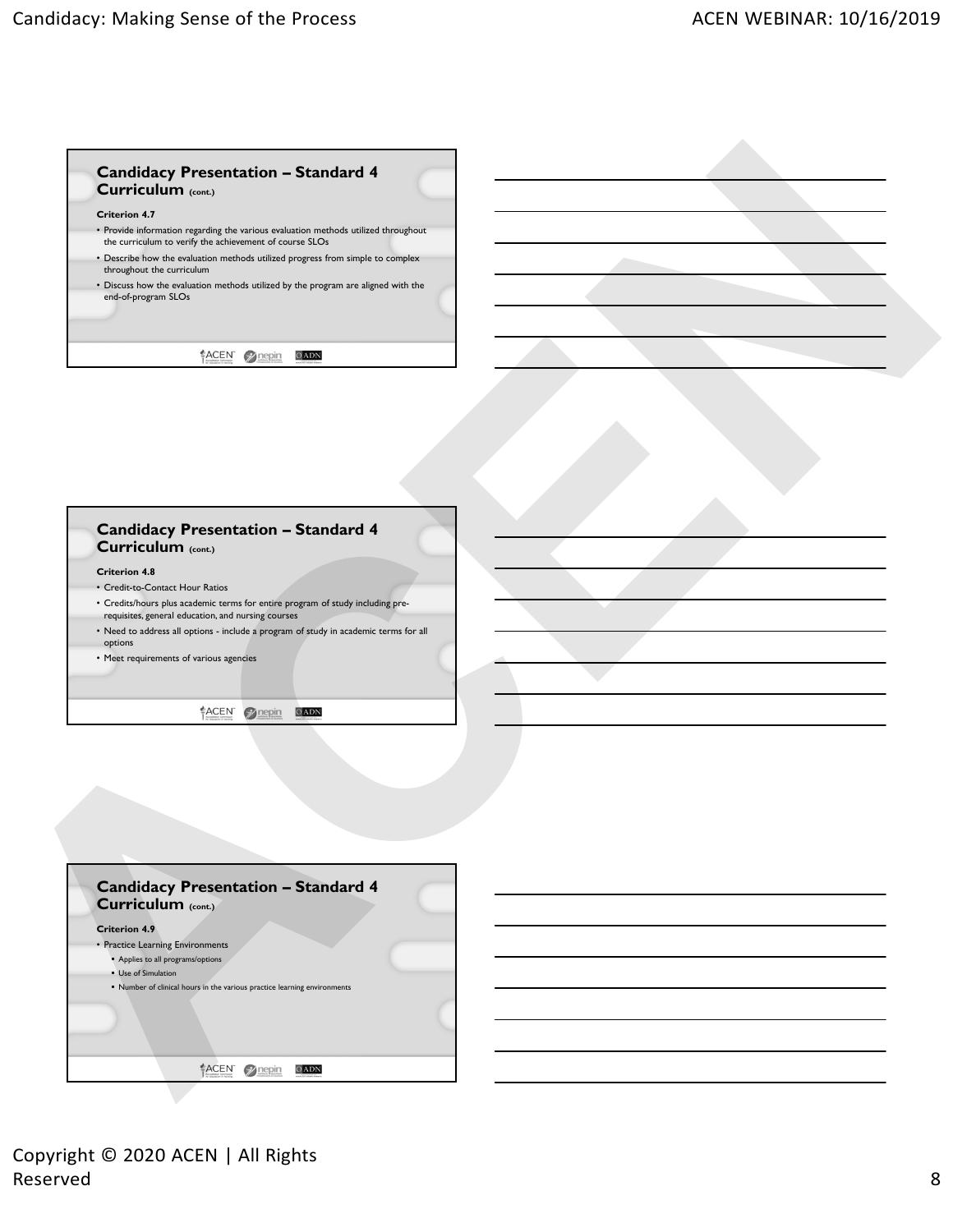| Curriculum (cont.)                                                                                                                                    |  |
|-------------------------------------------------------------------------------------------------------------------------------------------------------|--|
| Criterion 4.11                                                                                                                                        |  |
| • Delivery Modalities<br><b>Based on ACEN definition</b>                                                                                              |  |
| " Teaching strategies, learning activities, and evaluation methods are appropriate for the delivery<br>modality or modalities utilized by the program |  |
|                                                                                                                                                       |  |
|                                                                                                                                                       |  |
|                                                                                                                                                       |  |
| ACEN Trepin<br>OADN                                                                                                                                   |  |
|                                                                                                                                                       |  |
|                                                                                                                                                       |  |
|                                                                                                                                                       |  |
|                                                                                                                                                       |  |
|                                                                                                                                                       |  |
|                                                                                                                                                       |  |
|                                                                                                                                                       |  |
| <b>Candidacy Presentation - Standard 5</b>                                                                                                            |  |
| <b>Resources</b>                                                                                                                                      |  |
| <b>Required Criteria:</b>                                                                                                                             |  |
| • Criterion 5.1                                                                                                                                       |  |
| • Criterion 5.2                                                                                                                                       |  |
| • Criterion 5.3                                                                                                                                       |  |
|                                                                                                                                                       |  |
|                                                                                                                                                       |  |
|                                                                                                                                                       |  |
| ACEN Prepin<br>OADN                                                                                                                                   |  |
|                                                                                                                                                       |  |
|                                                                                                                                                       |  |
|                                                                                                                                                       |  |
|                                                                                                                                                       |  |
|                                                                                                                                                       |  |
|                                                                                                                                                       |  |
|                                                                                                                                                       |  |
|                                                                                                                                                       |  |
| <b>Candidacy Presentation - Standard 5</b>                                                                                                            |  |
| Resources (cont.)                                                                                                                                     |  |
| <b>Required Criteria:</b>                                                                                                                             |  |
| • Criterion 5.1 - Fiscal Resources<br>Source(s) of governing organization resources                                                                   |  |
| " Nursing resources vs. governing organization                                                                                                        |  |
| • Comparative program/department budgets                                                                                                              |  |
|                                                                                                                                                       |  |
|                                                                                                                                                       |  |
|                                                                                                                                                       |  |
|                                                                                                                                                       |  |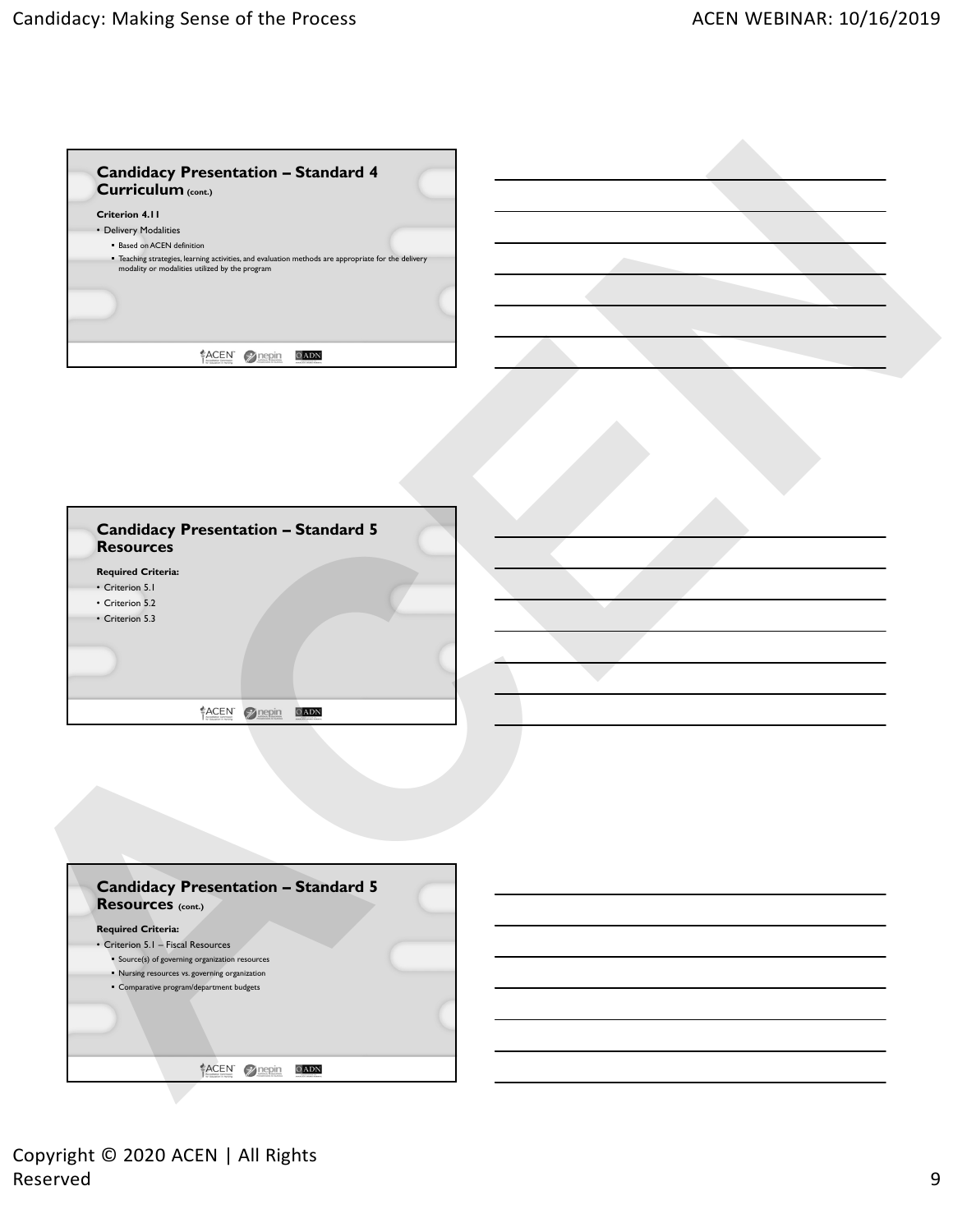| <b>Candidacy Presentation - Standard 5</b><br>Resources (cont.)       |  |
|-----------------------------------------------------------------------|--|
| • Criterion 5.2 - Physical Resources                                  |  |
| · Office/workspace                                                    |  |
| • Classrooms                                                          |  |
| • Computer laboratory                                                 |  |
| · Skills/simulation laboratories                                      |  |
| · All locations and how comparable                                    |  |
|                                                                       |  |
|                                                                       |  |
|                                                                       |  |
| ACEN Trepin<br>OADN                                                   |  |
|                                                                       |  |
|                                                                       |  |
|                                                                       |  |
|                                                                       |  |
|                                                                       |  |
|                                                                       |  |
|                                                                       |  |
|                                                                       |  |
|                                                                       |  |
|                                                                       |  |
| <b>Candidacy Presentation - Standard 5</b>                            |  |
| Resources (cont.)                                                     |  |
| • Criterion 5.3 - Learning resources                                  |  |
| • Library                                                             |  |
| • Computer technology                                                 |  |
| " Faculty input into the selection and maintenance of these resources |  |
| Accessibility of the resources                                        |  |
|                                                                       |  |
|                                                                       |  |
|                                                                       |  |
|                                                                       |  |
| ACEN Prepin<br>OADN                                                   |  |
|                                                                       |  |
|                                                                       |  |
|                                                                       |  |
|                                                                       |  |
|                                                                       |  |
|                                                                       |  |
|                                                                       |  |
|                                                                       |  |
|                                                                       |  |
|                                                                       |  |
|                                                                       |  |
| <b>Candidacy Presentation - Standard 6</b>                            |  |
| <b>Outcomes</b>                                                       |  |
| <b>Required Criteria:</b>                                             |  |
|                                                                       |  |
| • Required Components:                                                |  |
| • Systematic Plan of Evaluation                                       |  |
| · Each End-of-program SLO                                             |  |
|                                                                       |  |
| · Program outcomes                                                    |  |
| • Criterion 6.1                                                       |  |
| • Criterion 6.2                                                       |  |
|                                                                       |  |
| ACEN 2 nepin<br>OADN                                                  |  |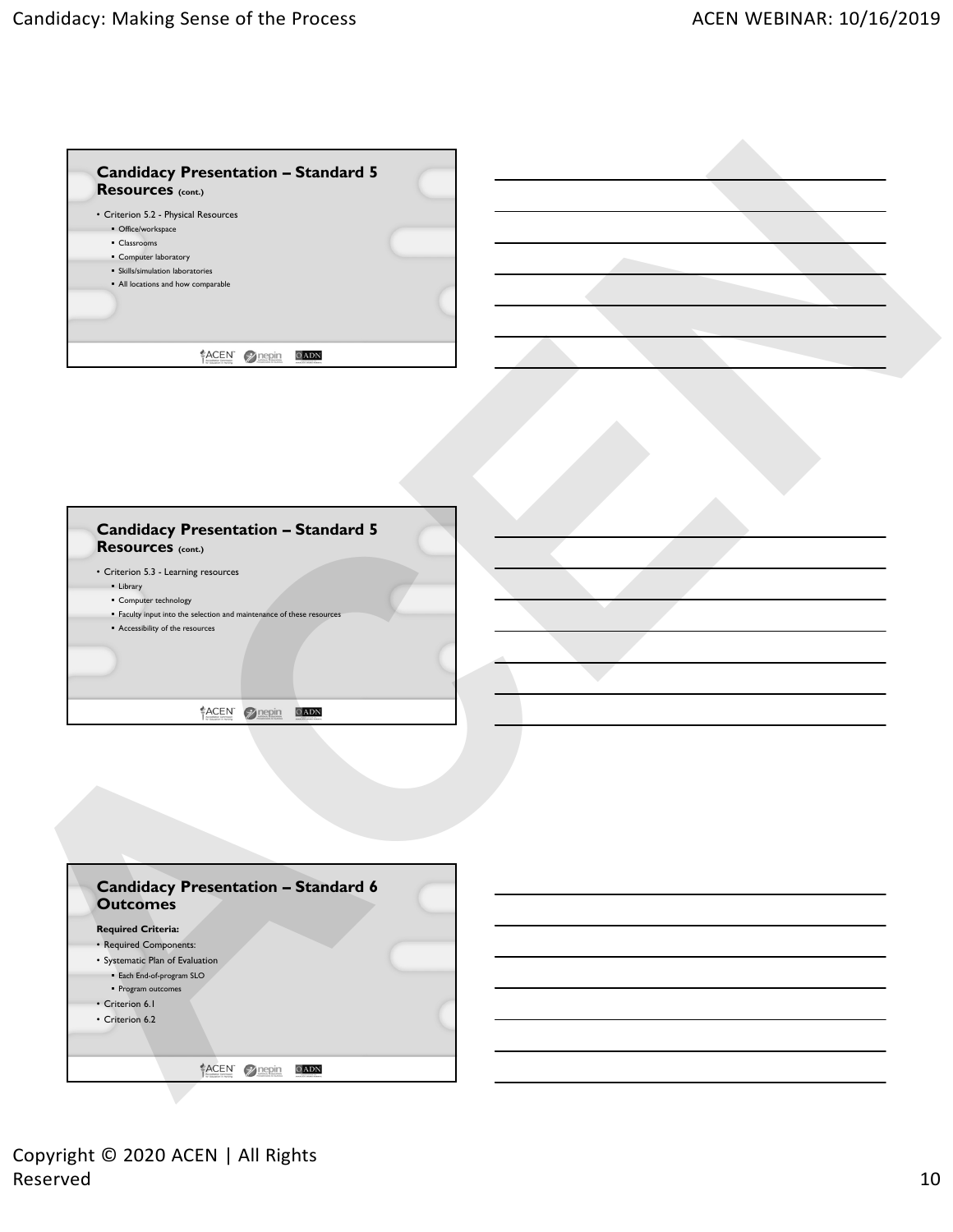|           |                                 |                                                      | and Program Outcomes                 | <b>End-of-Program Student Learning Outcomes</b>                                                   |                                                                                                  |    |
|-----------|---------------------------------|------------------------------------------------------|--------------------------------------|---------------------------------------------------------------------------------------------------|--------------------------------------------------------------------------------------------------|----|
|           | <b>PLAN</b>                     |                                                      |                                      | <b>IMPLEMENTATION</b>                                                                             |                                                                                                  |    |
| Component | <b>Assessment</b><br>Method(s)* | <b>Expected</b><br>Level(s) of<br><b>Achievement</b> | Frequency<br>of<br><b>Assessment</b> | <b>Results of Data</b><br><b>Collection Including</b><br>Actual Level(s) of<br><b>Achievement</b> | <b>Analysis and Actions</b><br>for Program<br>Development,<br>Maintenance, or<br><b>Revision</b> |    |
| EPSLO#I:  |                                 |                                                      |                                      |                                                                                                   |                                                                                                  |    |
| EPSLO#2:  |                                 |                                                      |                                      |                                                                                                   |                                                                                                  |    |
| EPSLO#3:  |                                 |                                                      |                                      |                                                                                                   |                                                                                                  |    |
| EPSLO#4:  |                                 |                                                      |                                      |                                                                                                   |                                                                                                  |    |
| EPSLO#5:  |                                 |                                                      |                                      |                                                                                                   |                                                                                                  |    |
|           |                                 |                                                      |                                      |                                                                                                   |                                                                                                  |    |
|           |                                 | <b>ACEN</b><br>by Education in Nursing               |                                      | <b>SHIRAIN HUMAN SLEEPS</b>                                                                       |                                                                                                  | 31 |

| End-of-Program Student Learning Outcomes and Program Outcomes |                          |                                               |                            |                       |                                                                                         |                                                                                     |
|---------------------------------------------------------------|--------------------------|-----------------------------------------------|----------------------------|-----------------------|-----------------------------------------------------------------------------------------|-------------------------------------------------------------------------------------|
| <b>PLAN</b>                                                   |                          |                                               |                            | <b>IMPLEMENTATION</b> |                                                                                         |                                                                                     |
| Component                                                     | Assessment<br>Method(s)* | Expected<br>Level(s) of<br><b>Achievement</b> | Frequency of<br>Assessment |                       | <b>Results of Data Collection</b><br>Including Actual Level(s) of<br><b>Achievement</b> | <b>Analysis and Actions</b><br>for Program Development,<br>Maintenance, or Revision |
| <b>Licensure Pass</b><br>Rate                                 |                          | ELA:                                          |                            |                       |                                                                                         |                                                                                     |
| Program<br>Completion<br>Rate                                 |                          | ELA:<br><b>ELA Rationale:</b>                 |                            |                       |                                                                                         |                                                                                     |
| <b>Job Placement</b><br>Rate                                  |                          | ELA:<br>FI A Rationale                        |                            |                       |                                                                                         |                                                                                     |
| Other Program<br>Outcome(s):                                  |                          |                                               |                            |                       |                                                                                         |                                                                                     |
|                                                               |                          |                                               |                            |                       |                                                                                         |                                                                                     |

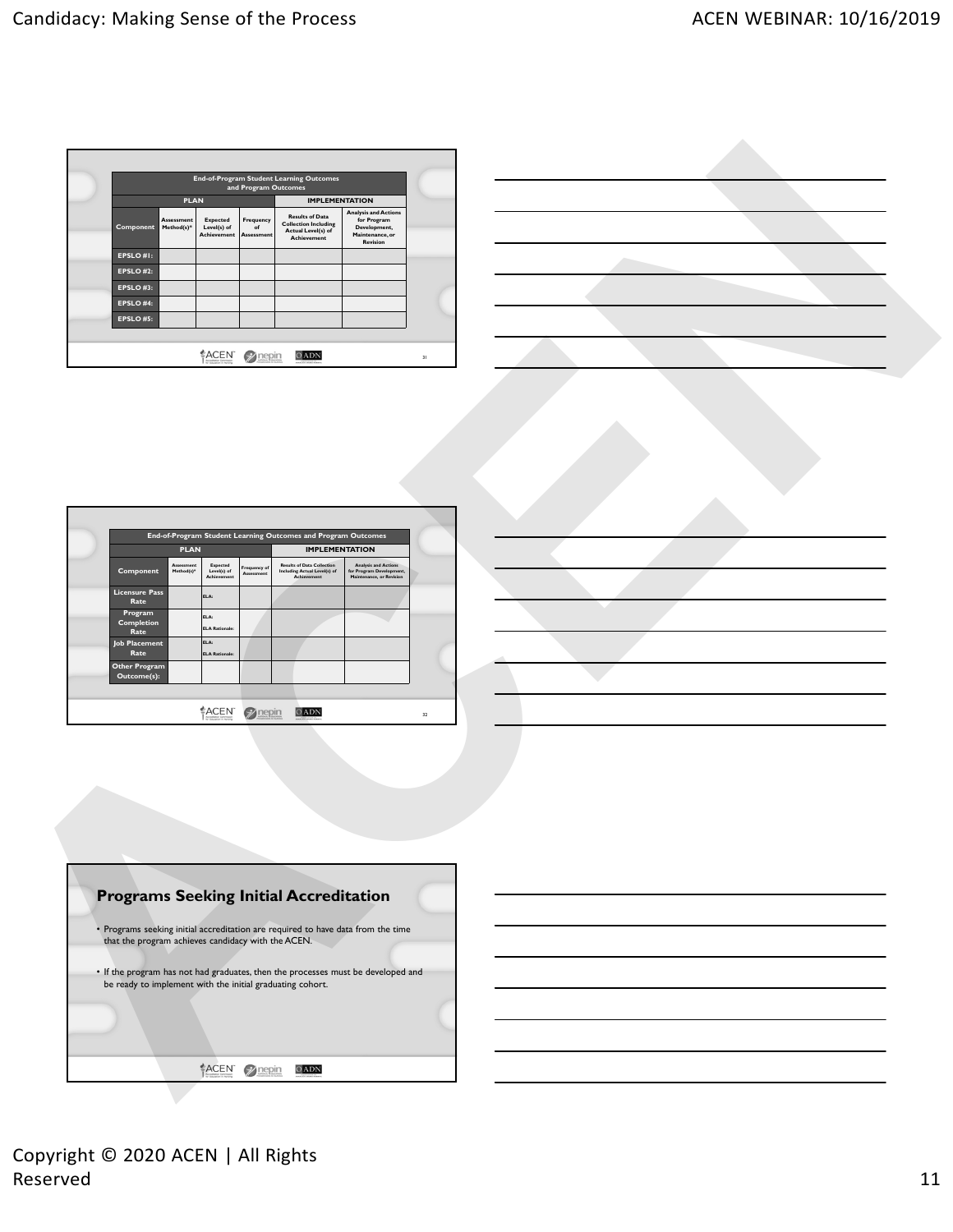| Outcomes of Candidacy Presentation Review |                                                                       |                                                                                          |  |
|-------------------------------------------|-----------------------------------------------------------------------|------------------------------------------------------------------------------------------|--|
|                                           |                                                                       |                                                                                          |  |
|                                           |                                                                       |                                                                                          |  |
|                                           |                                                                       |                                                                                          |  |
|                                           |                                                                       |                                                                                          |  |
|                                           |                                                                       |                                                                                          |  |
|                                           |                                                                       |                                                                                          |  |
|                                           | • Candidate Status<br>• Deferral<br>• Disapproval<br>Candidate Status | • Up to two (2) years to complete the process<br>• Write complete SSR and schedule visit |  |

| • Deferral                                                      |                                                      |  |  |
|-----------------------------------------------------------------|------------------------------------------------------|--|--|
|                                                                 | " Lack of evidence to verify ability to be compliant |  |  |
|                                                                 | • Opportunity to resubmit within one (1) year        |  |  |
| • Disapproval<br>• Second submission which still lacks evidence |                                                      |  |  |
|                                                                 |                                                      |  |  |
| • Need to Restart overall process                               |                                                      |  |  |
|                                                                 |                                                      |  |  |